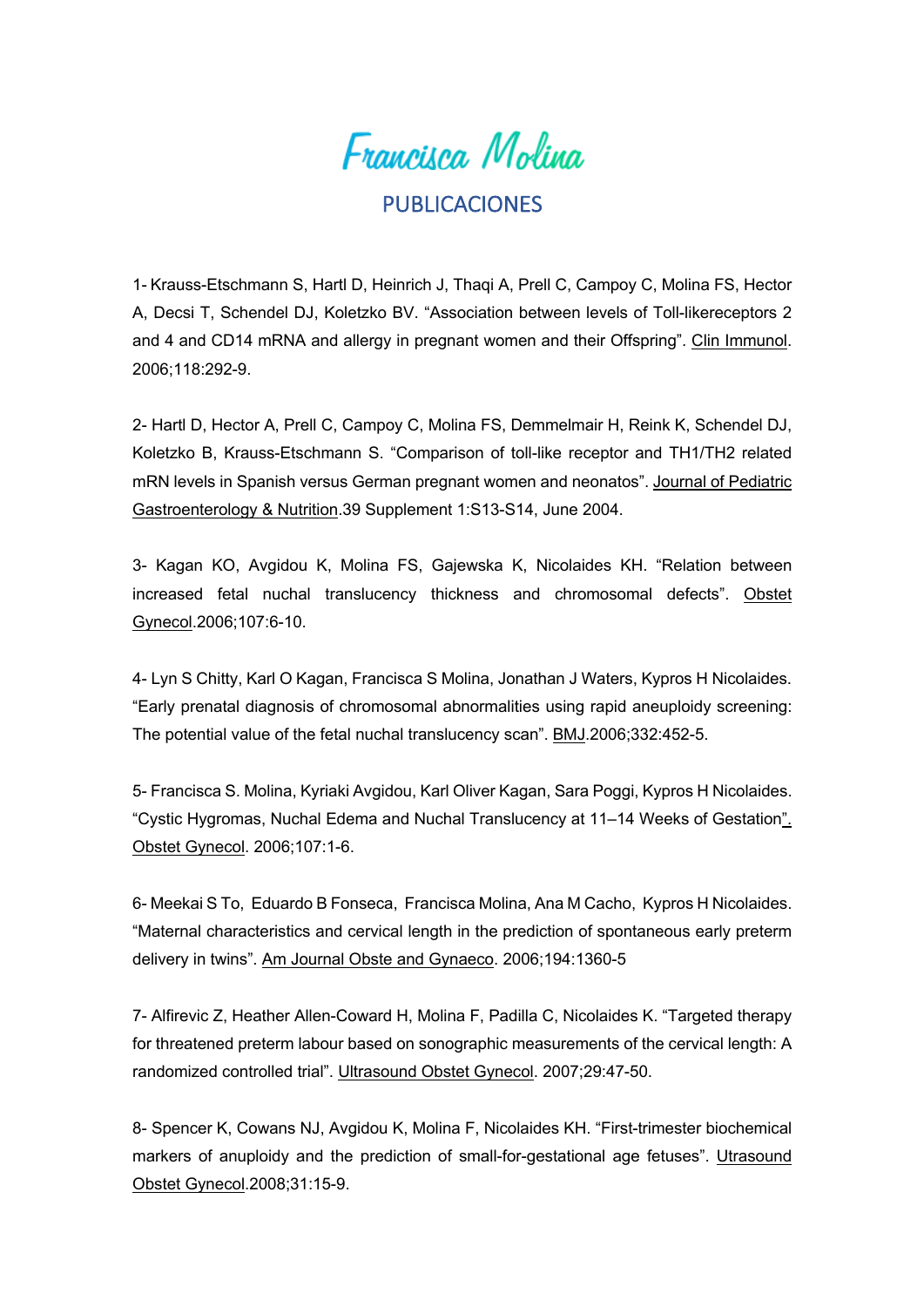9- Spencer K, Cowans NJ, Molina F, Kagan KO, Nicolaides KH. "First-trimester ultrasound and biochemical markers of aneuploidy and the prediction of preterm or early preterm delivery". Utrasound Obstet Gynecol. 2008;31:147-52.

10- Molina F, Persico N, Borenstein M, Sonek J, Nicolaides KH."Frontomaxillary facial angle in trisomy 21 fetuses at 16-24 weeksofgestation". Ultrasound Obstet Gynecol. 2008;31:384- 7.

11- Wright D, Kagan KO, Molina FS, Gazzoni A, Nicolaides KH."A mixture model of nuchal translucency thickness in screening for chromosomal defects".Ultrasound Obstet Gynecol. 2008;31:376-83.

12- Molina FS, Nicolaides KH, Carvalho JS."Two- and three-dimensional imaging of coarctation shelf in the human fetus". Heart. 2008;94:584.

13- Kagan KO, Wright D, Spencer K, Molina FS, Nicolaides KH."First-trimester screening for trisomy 21 by free beta-human chorionic gonadotropin and pregnancy-associated plasma protein-A: impact of maternal and pregnancy characteristics". Ultrasound Obstet Gynecol. 2008;31:493-502.

14- Molina FS, Faro C, Sotiriadis A, Dagklis T, Nicolaides KH."Heart stroke volume and cardiac output by four-dimensional ultrasound in normal fetuses". Ultrasound Obstet Gynecol. 2008;32:181-7.

15- Persico N, Borenstein M, Molina F, Azumendi G, Nicolaides KH."Prenasal thickness in trisomy-21 fetuses at 16-24 weeks of gestation". Ultrasound Obstet Gynecol. 2008;32:751- 4.

16- Rao A, Celik E, Poggi S, Poon L, Nicolaides KH; Fetal Medicine Foundation Prolonged Pregnancy Group. Gajewska K, Molina F, Granvillano O, Kaur A, Paramasivam G, Khoury O, Nikolopoulou D, Fonseca E, Palaniappan V, Raffaelli R. "Cervical length and maternal factors in expectantly managed prolonged pregnancy: prediction of onset of labor and mode of delivery".Ultrasound Obstet Gynecol. 2008;32:646-51.

17- Cavoretto P, Molina F, Poggi S, Davenport M, Nicolaides KH. "Prenatal diagnosis and outcome of echogenic fetal lung lesions".Ultrasound Obstet Gynecol. 2008;32:769-83.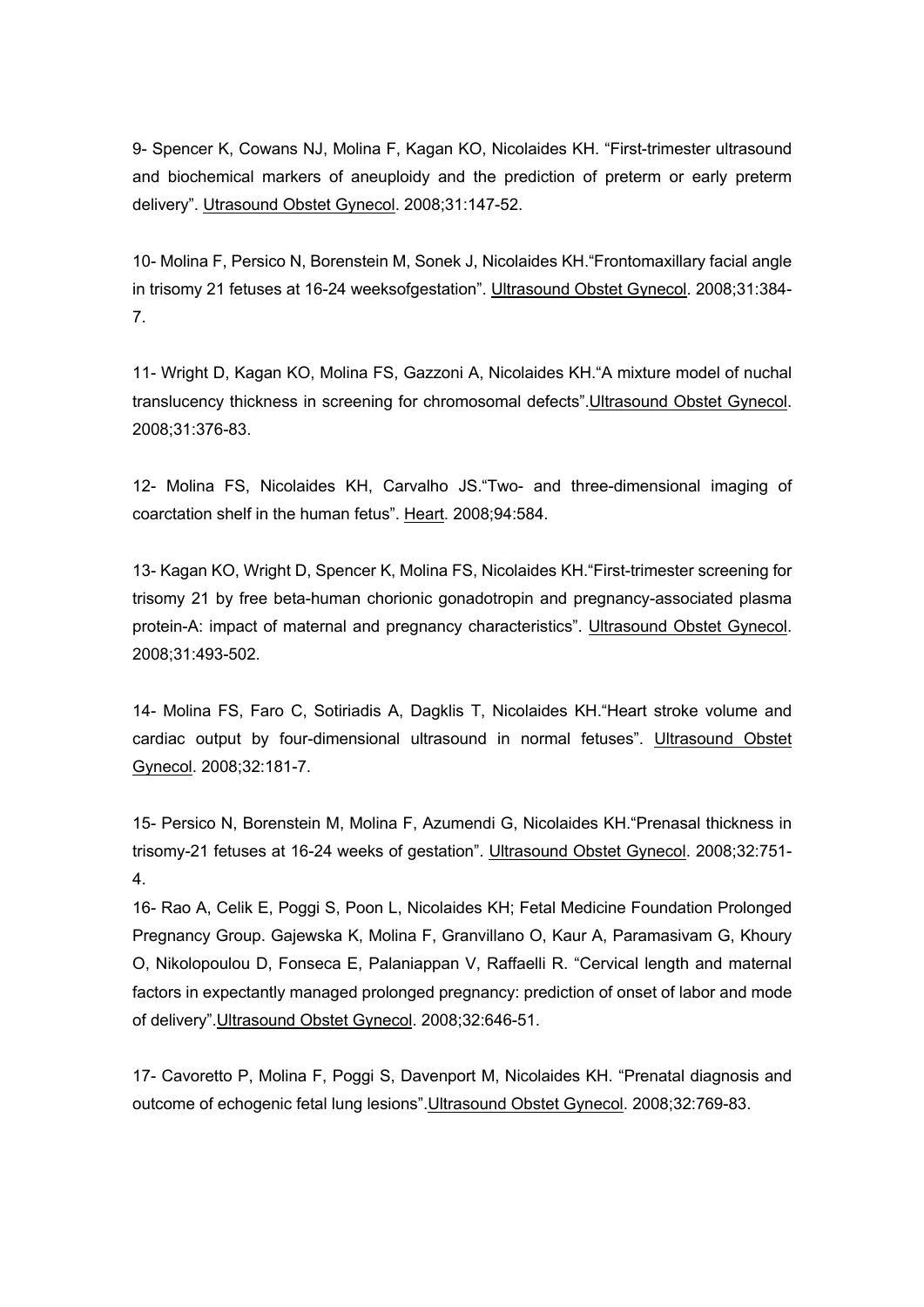18- M. Borenstein, G. Azumendi, F. Molina, M. Romero, J. R. Andérica. Gestational sac volume: Comparison between SonoAVC and VOCAL measurements at 11 + 0 to 13 + 6 weeks of gestation. Ultrasound Obstet Gynecol. 2009;34: 510–514

19- María Paz Carrillo Badillo, Jesús C. Presa Lorite, Francisca S. Molina García. Efecto de los inhibidores de los receptores de angiotensina II en la gestación. Clin Invest en Ginecología y Obstetricia. 2010;37(4). Doi:10.1016/j.gine.2009.02.008.

20- Molina F.S, Nicolaides KH. "Ultrasound in labor and delivery".Fetal Diagn Ther. 2010;27:61-7

21- Francisca S. Molina García, María Paz Carrillo Badillo, Edgar A. Zaragoza García, Aránzazu Garrote Fernández de Santos, Julia Gómez Fernández, Francisco Montoya Ventoso. "Analysis of new ultrasound markers in the first trimester before chorionic villus sampling". Pregnatal Diagnosis. 2010 Dec;30(12-13):1117-20. DOI: 10.1002/pd.2615

22- Molina FS, Terra R, Carrillo MP, Puertas A, Nicolaides KH. What is the most reliable ultrasound parameter for assessment of fetal head descent?". Ultrasound Obstet Gynecol. 2010;36:493-9.

23- FS. Molina, E. Celik, M.To, MS. López, KH. Nicolaides. Individualized risk assessment in preterm delivery. J Maternal-Fetal&Neonatal Med. 2010;23:53-54.

24- E. González Perán, A. Echegaray, F. Molina, F Hurtado, MP. Carrillo, A. Puertas. "Perinatal outcomes in uncomplicated twin pregnancies" after 32 weeks. Does chorionicity matters?. J Maternal-Fetal&Neonatal Med. 2010;23:286-7.

25- MS. López-Criado, FS. Molina García, A. Santalla Hernández, I. Pérez Herrezuelo, I. Vico Zúñiga, A. Puertas Prieto. Cervical insufficiency and cerclaje: 10 years review of cases. J Maternal-Fetal&Neonatal Med. 2010;23:302-3.

26- J. Gómez Fernández, FS Molina García, MP Carrillo Badillo, I Vico Zúñiga, JI Zabala Argüelles, JM Gil Jaurena. Case: Scimitar Syndrome. J Maternal-Fetal&Neonatal Med. 2010;351-2.

27- F Hurtado Sánchez, F Molina García, MP Carrillo Badillo, MD Moreno Martínez, J Gómez Fernández, A Puertas Prieto. 3D US in labor. Reliability of different measurements with sono VCAD labor. J Maternal-Fetal&Neonatal Med. 2010;23:443.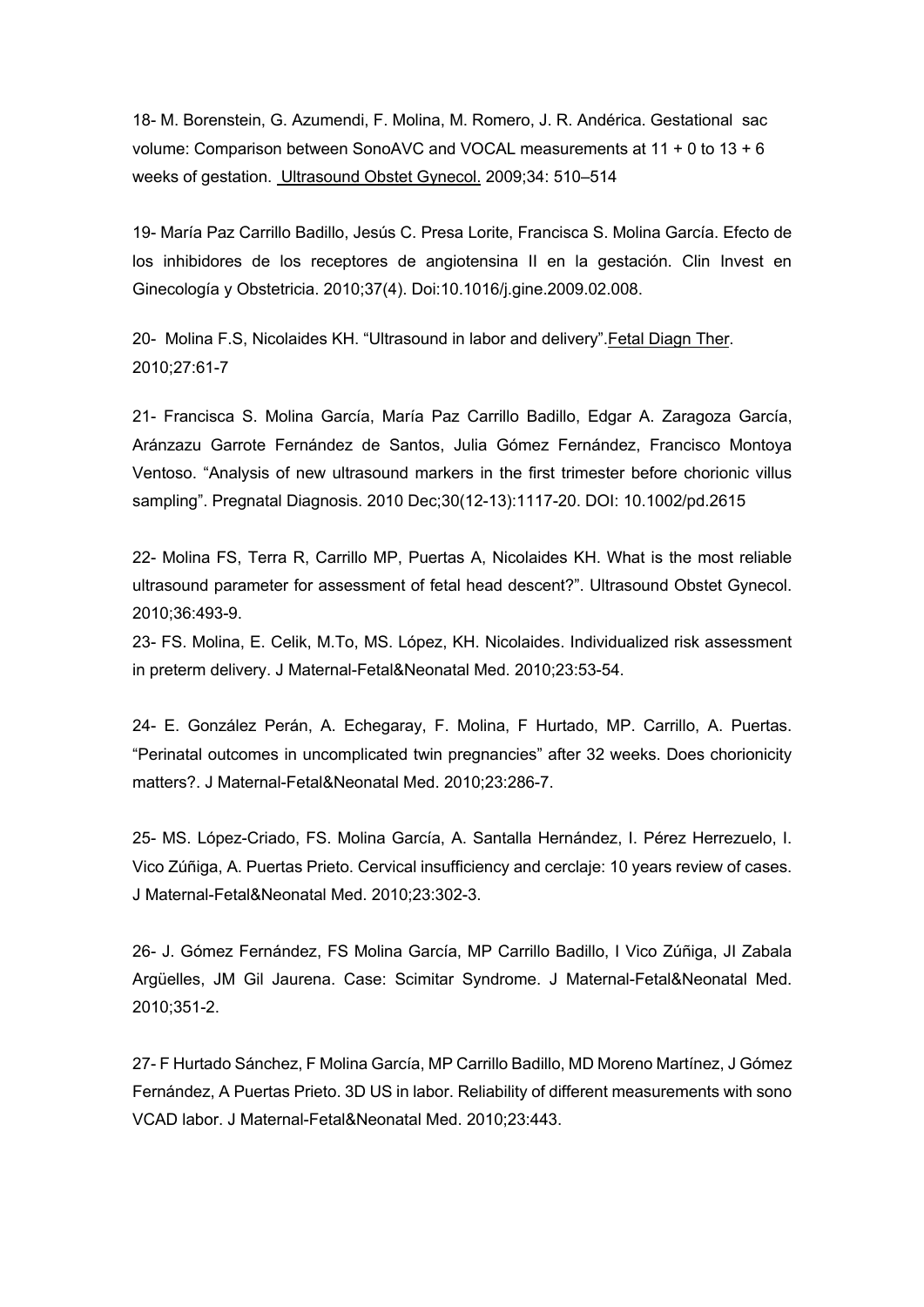28- JC Presa Lorite, MP Carrillo Badillo, FS Molina García, M Valverde Pareja, MD Moreno Martínez, S Manzanares Galán. First trimester prediction of weight discordance in dichorionic twin gestations. J Maternal-Fetal&Neonatal Med. 2010;23:503.

29- M Valverde Pareja, MP Carrillo Badillo, FS Molina García, JC Presa Lorite, MG Manrique Fuentes, AM Puertas Prieto. Thoraco-amniotic shunt in cases with severe hydrothorax. J Maternal-Fetal&Neonatal Med. 2010;23:519.

30- I Vico Zúñiga, J Gómez Fernández, A Santalla Hernández, M Barranco Armenteros, FS Molina García, A Puertas Prieto. Uterine rupture in nonlaboring women: A case report. J Maternal-Fetal&Neonatal Med. 2010;23:541.

31- C Liébana, J Cabrera, E Moreno, J Rodriguez-Granger, JM Navarro-Mari, FS Molina. Comparison of two capsular serotyping methods among isolates of streptococcus agalactiae from pregnant women. J Maternal-Fetal&Neonatal Med. 2010;23:555-6.

32- Persico N, Molina F, Borenstein M, Azumendi G, Nicolaides KH. Nasal-bone length in euploid fetuses at 16-24 weeks' gestation by three-dimensional ultrasound. Ultrasound Obstet Gynecol. 2010;36:285-90.

33- Irene Vico, Francisca S. Molina, Pedro Alarcón-Blanco, Santiago Durán, Guillermo Azumendi. Large Fetal Goiter due to Placental Passage of Maternal Antithyroperoxidase Antibodies. Fetal Diagn Ther. 2011;29:178-80.

34- Romero X.C, Molina F. S, Pastor E, Amaya F. Hemimegalencephaly: 2D, 3D ultrasound and MRI correlation. Fetal Diagn Ther. 2011;29:257-60.

35- Persico N, Molina F.S, Azumendi G, Fedele L, Nicolaides K.H. Nasal bone assessment in fetuses with trisomy 21 at 16-24 weeks of gestation by three-dimensional ultrasound. Prenat Diagn. 2012 Mar;32(3):240-4

36- Sheier M, Molina F.S. Outcome of twin reversed arterial perfusion (TRAP) sequence following treatment with interstitial laser: a retrospective study. Fetal Diagn Ther. 2012;31(1):35-41.

37- J. Sonek, F. Molina, A.K. Hiett, M. Glover, D. McKenna, K.H. Nicolaides. Prefrontal Space Ratio: comparison between trisomy 21 and euploid fetuses in the second trimester. Ultrasound Obstet Gynecol. 2012 Sep;40(3):293-6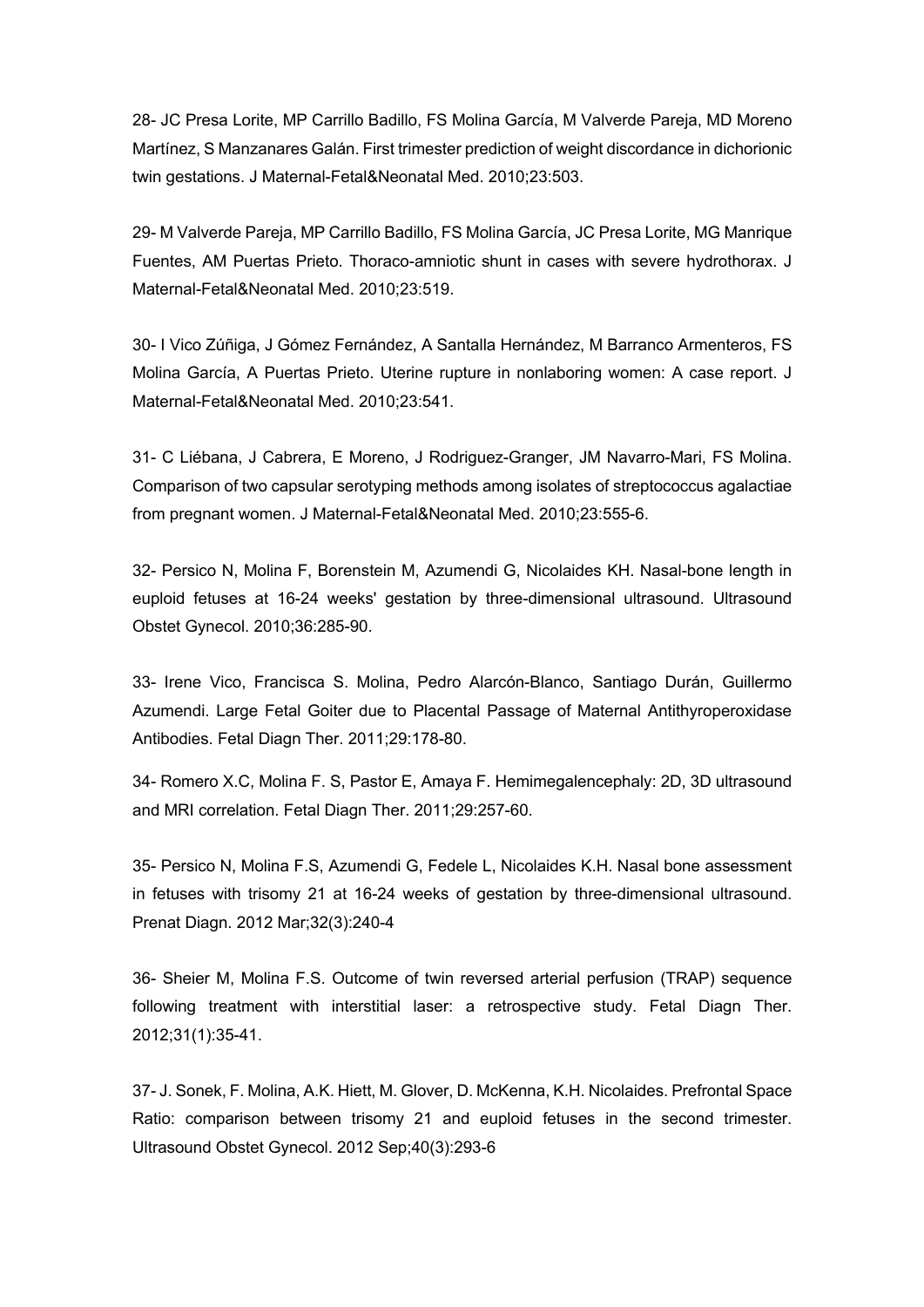38- Molina FS, Gómez LF, Florido J, Padilla MC, Nicolaides KH. Quantification of cervical elastography. A reproducibility study. Ultrasound Obstet Gynecol. 2012 Jun;39(6):685-9

39- Molina FS, Rus G, Gómez LF, Florido J, Nicolaides KH. Reply. Ultrasound Obstet Gynecol. 2012 Nov;40(5):612-3.

40- Laura M Peralta, Guillermo Rus, Nicolás Bochud, Juan M Melchor, Juan Chiachio, Manuel Chiachio, Jesús Florido, Francisca Molina. A Multiscale mechanical model for the cervical tissue. Journal of Biomechanics.2012;45(1):S475. DOI: 10.1016/S0021- 9290(12)70476-1.

41- Peralta CF, Molina FS, Gómez LF, Bennini JR, Gomes Neto O, Barini R. Endoscopic Laser Dichorionization of the Placenta in the Treatment of Severe Twin-Twin Transfusion Syndrome. Fetal Fetal Diagn Ther. 2013;34(4):206-10. PMID: 24051494 [PubMed - as supplied by publisher]

42- Molina F, Gomez L, Gonzalía D, Fresneda M, Padilla M, Lewi. L.Letter to the editor: Cord transection in monoamniotic twins: use of a 1000 micron fiber with conical tip. Ultrasound Obstet Gynecol. 2014 Jul;44(1):116-8. doi: 10.1002/uog.13316.

43- Victor U. Ruiz, Encarnacion Castillo, Diego P. Morales, Antonio Garcia, Luis Parrilla, Daniel Gonzalia, Francisca S Molina and Jesus Florido. Ecg Processing on Reconfigurable Hardware for Efficient Artifact Reduction. Exp Clin Cardiol. 2014; 20(8): 3023-3028.

44- López-Pérez R, Lorente M, Martínez-Uriarte J, Rivero IM, García-Izquierdo O, Jódar MA, Molina F. Twin-Reversed Arterial Perfusion Sequence in a Triple Monochorionic Pregnancy with Two Direct Pump Fetuses Results in Significant Cyclic Doppler Waveform. Fetal Diagn Ther. 2015;37(2):157-60

45- MJ, De la Paz-Gallardo, Molina-García FS, de Haro-Muñoz T, Padilla-Vinuesa MC, Zafra-Ceres M, Gomez-Capilla JA, Gomez-Llorente C. Quantitative-fluorescent-PCR versus full karyotyping in prenatal diagnosis of common chromosome aneuploidies in southern Spain. de la Paz-Gallardo Clin Chem Lab Med. 2015 Aug 1;53(9):1333-1338. doi: 10.1515/cclm-2014-0781.

46- L Peralta , G. Rus, N. Bochud, F.S. Molina. Assessing viscoelasticity of shear wave propagation in cervical tissue by multiscale computational simulation. J Biomech. 2015 Jun 25;48(9):1549-56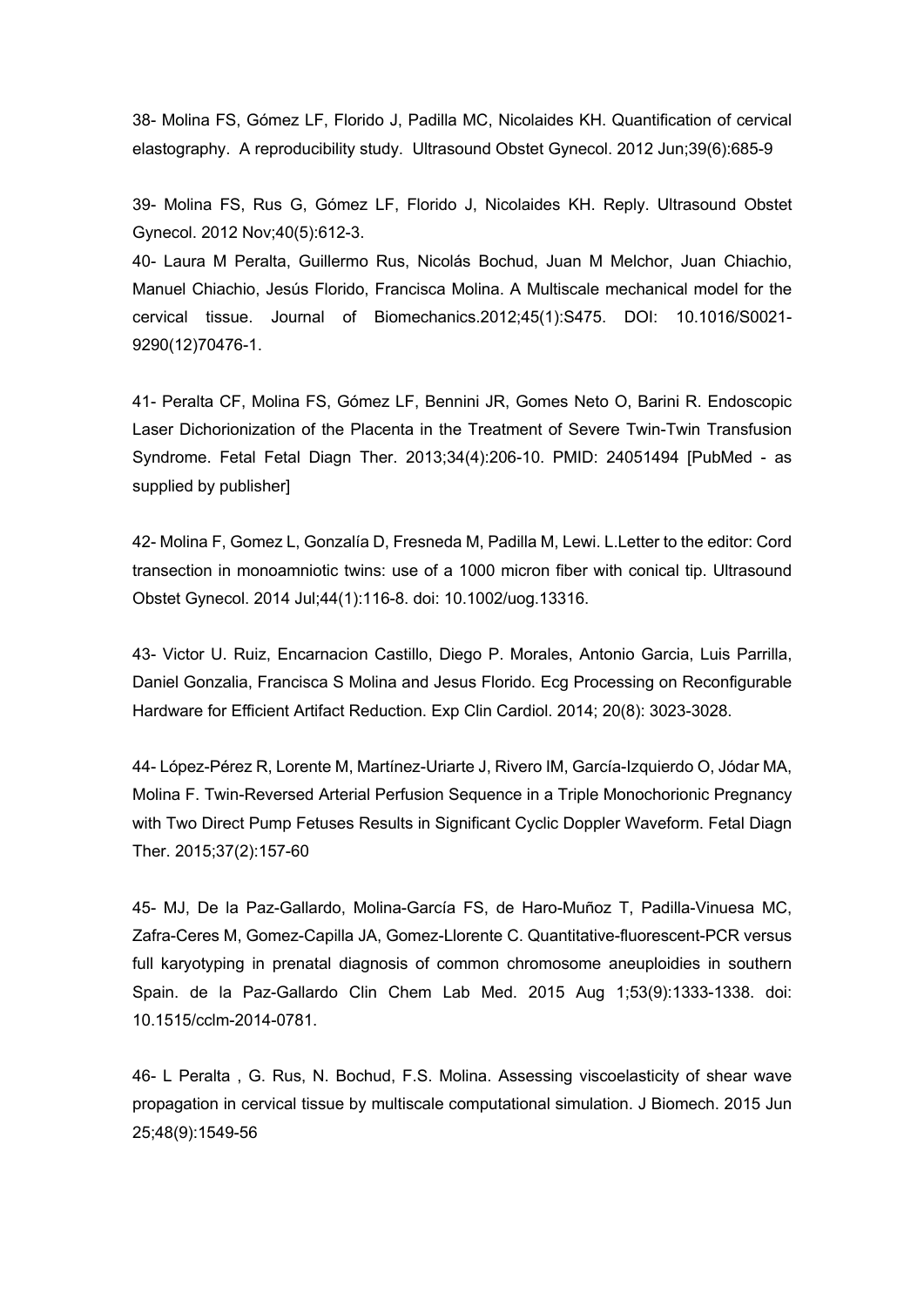47- L. Peralta, G. Rus, N. Bochud, F.S. Molina. Mechanical assessment of cervical remodelling in pregnancy: insight from a synthetic model. J Biomech. 2015 Jun 25;48(9):1557-65.

48- Peralta L, Molina FS, Melchor J, Gómez LF, Massó P, Florido J, Rus G. Transient elastography to assess the cervical ripening during pregnancy: A preliminary study. Ultraschall Med. 2015 Aug 7. [Epub ahead of print] PMID: 26251994

49- Nicolaides KH, Syngelaki A, Poon LC, de Paco Matallana C, Plasencia W, Molina FS, Picciarelli G, Tul N, Celic E, Lau TK, Conturso R. Cervical pessary placement for prevention of preterm birth in unselected twin pregnancies: a randomized controlled trial. Am J Obstet Gynecol. 2016 Jan;214(1):3.e1-9. doi: 10.1016/j.ajog.2015.08.051.

50- Ido Ben-Ami, Francisca Sonia Molina, Shlomo Battino, Etty Daniel-Spiegel, Yaakov Melcer, Anne Flöck, Annegret Geipel, Marwan Odeh, Pierre Miron, Ron Maymon.Monochorionic diamniotic IVF twins have a decreased incidence of twin to twin transfusion syndrome. Fertil Steril. 2016 Mar;105(3):729-33

51- M. Gómez Huertas, M. Culiañez Casas, F.S. Molina García, M.P. Carrillo Badillo y E. Pastor Pons. Papel complementario de la resonancia magnética en el estudio del sistema urinario fetal. Radiología. 2016;58(2):101-110.

52- Maiz N, Alonso I, Belar M, Burgos J, Irasarri A, Molina FS, de Paco C, Pijoan JI, Plasencia W, Rodó C, Rodríguez MA, Tajada M, Tubau A. Three dimensional ultrasonography for advanced neurosonography (Neurosofe-3d). Analysis of acquisition-related factors influencing the quality of the brain volumes. Prenat Diagn. 2016 Nov;36(11):1054-1060. doi: 10.1002/pd.4933.

53- Francisca Molina, Otilia González, Pilar Carretero, Carmen Padilla at al. Torsion ultrasonic sensor for tissue mechanical characterization. Dpt. Obstetrics and Gynecology. Hospital Universitario San Cecilio, Granada, Spain. 2016 IEEE International Ultrasonics Symposium Proceedings. 978-1-4673-9897-8/16/\$31.00 ©2016 IEEE

54- Gil Guevara E, Pazos A, Gonzalez O, Carretero P, Molina FS. Doppler assessment of patients with twin-to-twin transfusion syndrome and survival following fetoscopic laser surgery. Int J Gynaecol Obstet. 2017;137(3):241-245

55- Massó P, Rus G, Molina F. On the safety of elastography in fetal medicine: A preliminary study of hypoacusia. Ultrasound in Obstetrics & Gynecology. 2017;50(5):660-661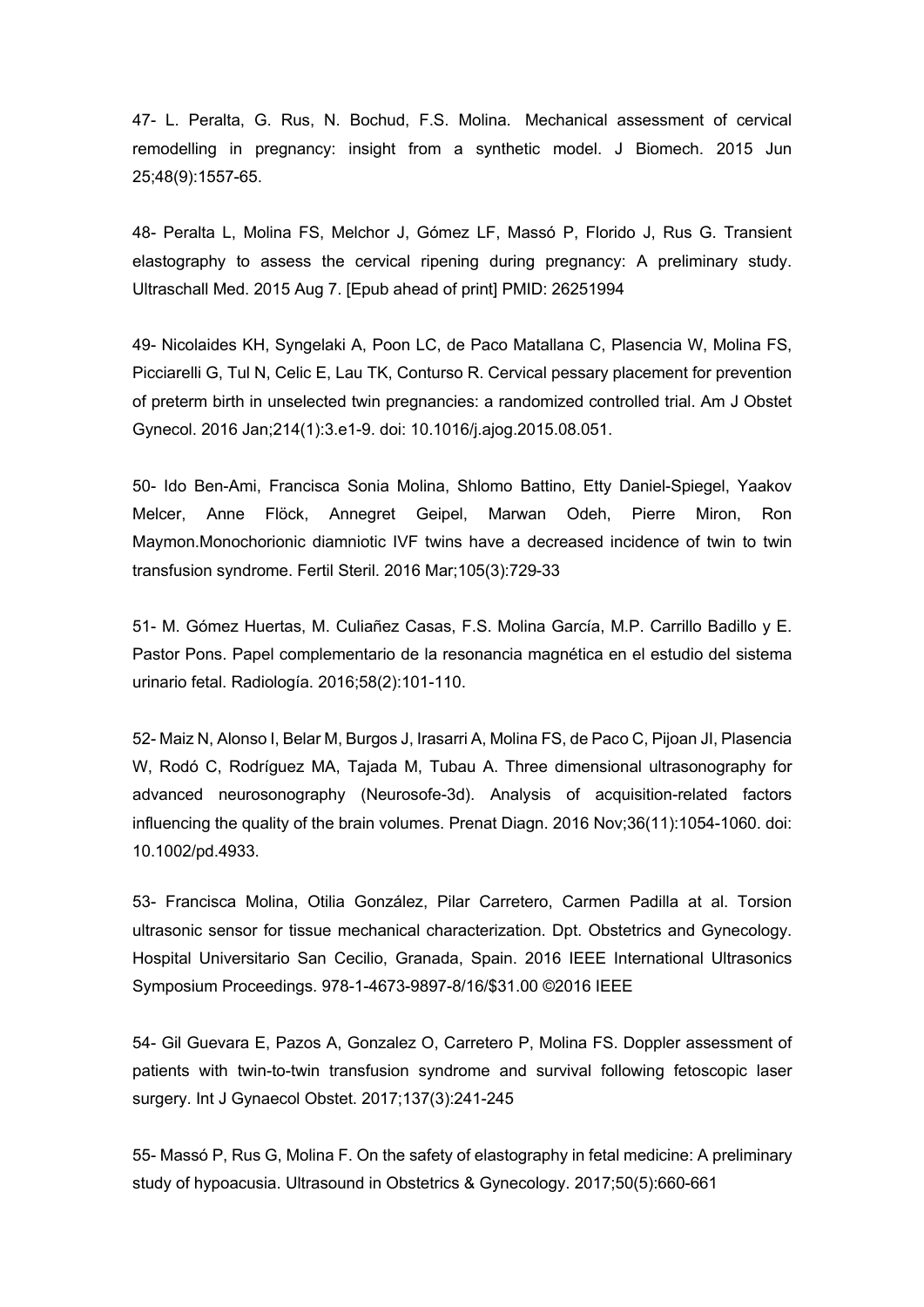56- O'Gorman N, Wright D, Poon LC, Rolnik DL, Syngelaki A, Wright A, Akolekar R, Cicero S, Janga D, Jani J, Molina FS, de Paco Matallana C, Papantoniou N, Persico N, Plasencia W, Singh M, Nicolaides KH. Accuracy of competing risks model in screening for preeclampsia by maternal factors and biomarkers at 11-13 weeks' gestation. Ultrasound Obstet Gynecol. 2017;49(6):751-755

57- Rolnik DL, Wright D, Poon LCY, Syngelaki A, O'Gorman N, de Paco Matallana C, Akolekar R, Cicero S, Janga D, Singh M, Molina FS, Persico N, Jani JC, Plasencia W, Papaioannou G, Tenenbaum-Gavish K, Nicolaides KH. ASPRE trial: performance of screening for preterm pre-eclampsia. Ultrasound Obstet Gynecol. 2017 Oct;50(4):492- 495.

58- Rolnik DL, Wright D, Poon LC, O'Gorman N, Syngelaki A, de Paco Matallana C, Akolekar R, Cicero S, Janga D, Singh M, Molina FS, Persico N, Jani JC, Plasencia W, Papaioannou G, Tenenbaum-Gavish K, Meiri H, Gizurarson S, Maclagan K, Nicolaides KH. Aspirin versus Placebo in Pregnancies at High Risk for Preterm Preeclampsia. N Engl J Med. 2017 Aug 17;377(7):613-622.

59- Wright D, Rolnik DL, Syngelaki A, de Paco Matallana C, Machuca M, de Alvarado M, Mastrodima S, Yi Tan M, Shearing S, Persico N, Jani JC, Plasencia W, Papaioannou G, Molina FS, Poon LC, Nicolaides KH. Aspirin for Evidence-Based Preeclampsia Prevention trial: effect of aspirin on length of stay in the neonatal intensive care unit. Am J Obstet Gynecol. 2018 Mar 2. pii: S0002-9378(18)30173-X. doi: 10.1016/j.ajog.2018.02.014. [Epub ahead of print] PMID: 29505771

60- Tan MY, Syngelaki A, Poon LC, Rolnik DL, O'Gorman N, Delgado JL, Akolekar R, Konstantinidou L, Tsavdaridou M, Galeva S, Ajdacka U, Molina FS, Persico N, Jani JC, Plasencia W, Greco E, Papaioannou G, Wright A, Wright D, Nicolaides KH. Screening for pre-eclampsia by maternal factors and biomarkers at 11-13 weeks' gestation. Ultrasound Obstet Gynecol. 2018. Aug;52(2):186-195. doi: 10.1002/uog.19112.

61- Tan MY, Poon LC, Rolnik DL, Syngelaki A, de Paco Matallana C, Akolekar R, Cicero S, Janga D, Singh M, Molina FS, Persico N, Jani JC, Plasencia W, Greco E, Papaioannou G, Wright D, Nicolaides KH. Prediction and prevention of small-for-gestational-age neonates: evidence from SPREE and ASPRE. Ultrasound Obstet Gynecol. 2018 Jul;52(1):52-59. doi: 10.1002/uog.19077. Epub 2018 Jun 5.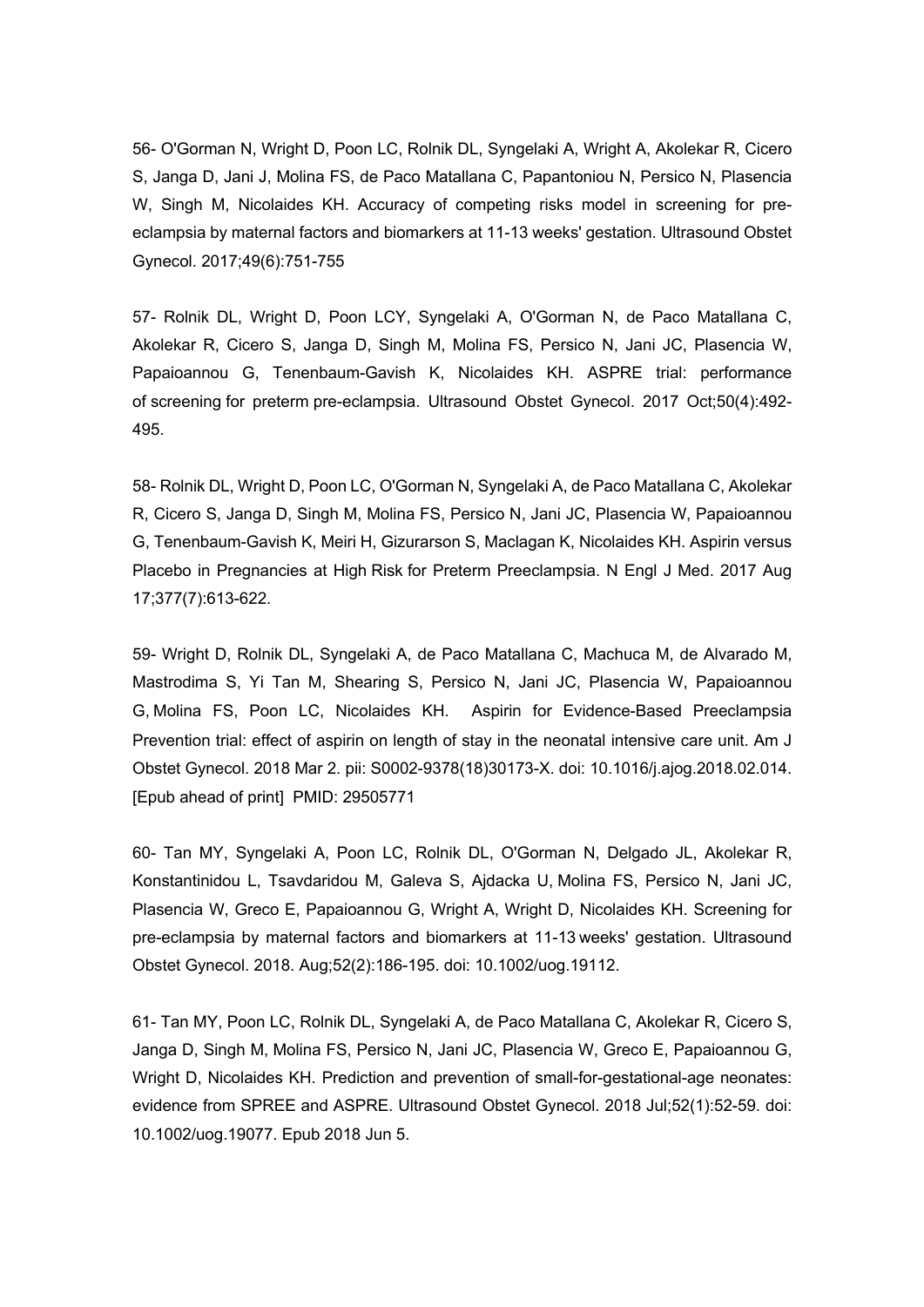62- Effect of Contact Conditions of Torsional Wave Elastographic Probe on Human Cervix. G. Rus ,M. Riveiro, and F. S. Molina. Mathematical Problems in Engineering. Volume 2018, Article ID 6494758, 6 pages. https://doi.org/10.1155/2018/6494758

63- Paloma Massó, Antonio Callejas, Juan Melchor, Francisca S. Molina and Guillermo Rus. In vivo measurement of cervical elasticity on pregnant women by torsional wave elastography: a preliminary study. Sensors 2019, 19(15), 3249; https://doi.org/10.3390/s19153249

64- Rehal A, Benkő Z, De Paco Matallana C, Syngelaki A, Janga D, Cicero S, Akolekar R, Singh M, Chaveeva P, Burgos J, Molina FS, Savvidou M, De La Calle M, Persico N, Quezada Rojas MS, Sau A, Greco E, O'Gorman N, Plasencia W, Pereira S, Jani JC, Valino N, Del Mar Gil M, Maclagan K, Wright A, Wright D, Nicolaides KH. Early vaginal progesterone versus placebo in twin pregnancies for the prevention of spontaneous preterm birth: a randomized, double-blind trial. Am J Obstet Gynecol. 2020 Jun 26:S0002-9378(20)30675-X. doi: 10.1016/j.ajog.2020.06.050.

65- Maiz N, Tajada M, Rodríguez MÁ, Irasarri A, Molina FS, Tubau A, Burgos J, Alonso I, Plasencia W, Rodó C, Pijoan JI, Belar M, De Paco Matallana C. Three-dimensional ultrasonography for advanced neurosonography (neurosofe-3D): Validation of a brain volume acquisition guideline. Acta Obstet Gynecol Scand. 2020 Sep 24. doi: 10.1111/aogs.13996. Online ahead of print.PMID: 32970823.

66- Gil MM, Molina FS, Rodríguez-Fernández M, Delgado JL, Carrillo MP, Jani J, Plasencia W, Stratieva V, Maíz N, Carretero P, Lismonde A, Chaveeva P, Burgos J, Santacruz B, Zamora J, De Paco Matallana C. New approach for estimating risk of miscarriage after chorionic villus sampling. Ultrasound Obstet Gynecol. 2020 Nov;56(5):656-663. doi: 10.1002/uog.22041. Epub 2020 Oct 17.PMID: 32281125.

67- Massó P, Melchor J, Rus G and Molina FS. A Preliminary Study on the Safety of Elastography during Pregnancy: Hypoacusia, Anthropometry, and Apgar Score in Newborns. Diagnostics 2020, 10(11), 967; https://doi.org/10.3390/diagnostics10110967 (registering DOI).

68- Rehal A, Benkő Z, De Paco Matallana C, Syngelaki A, Janga D, Cicero S, Akolekar R, Singh M, Chaveeva P, Burgos J, Molina FS, Savvidou M, De La Calle M, Persico N, Quezada Rojas MS, Sau A, Greco E, O'Gorman N, Plasencia W, Pereira S, Jani JC, Valino N, Del Mar Gil M, Maclagan K, Wright A, Wright D, Nicolaides KH. Early vaginal progesterone versus